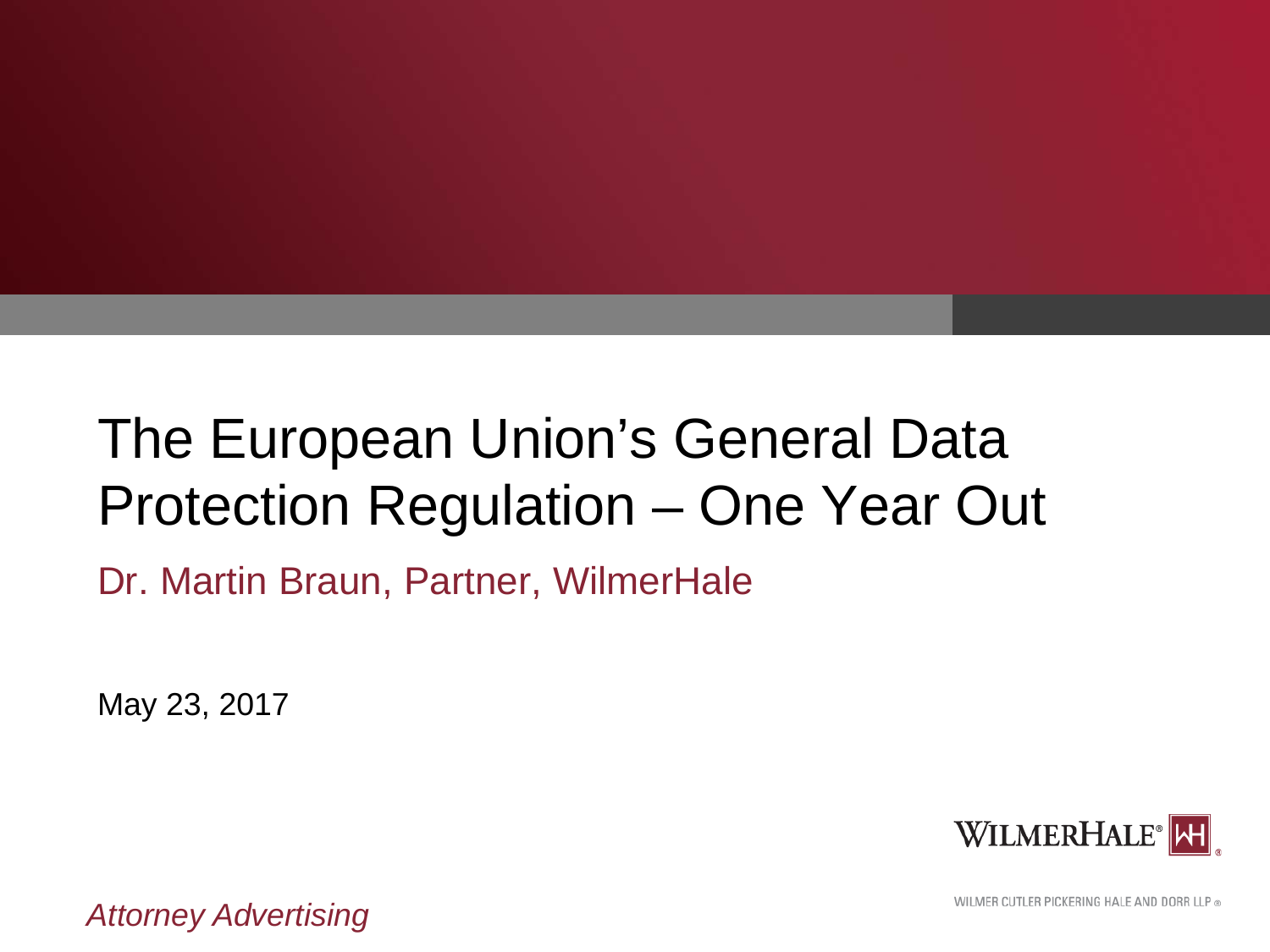



Dr. Martin Braun Partner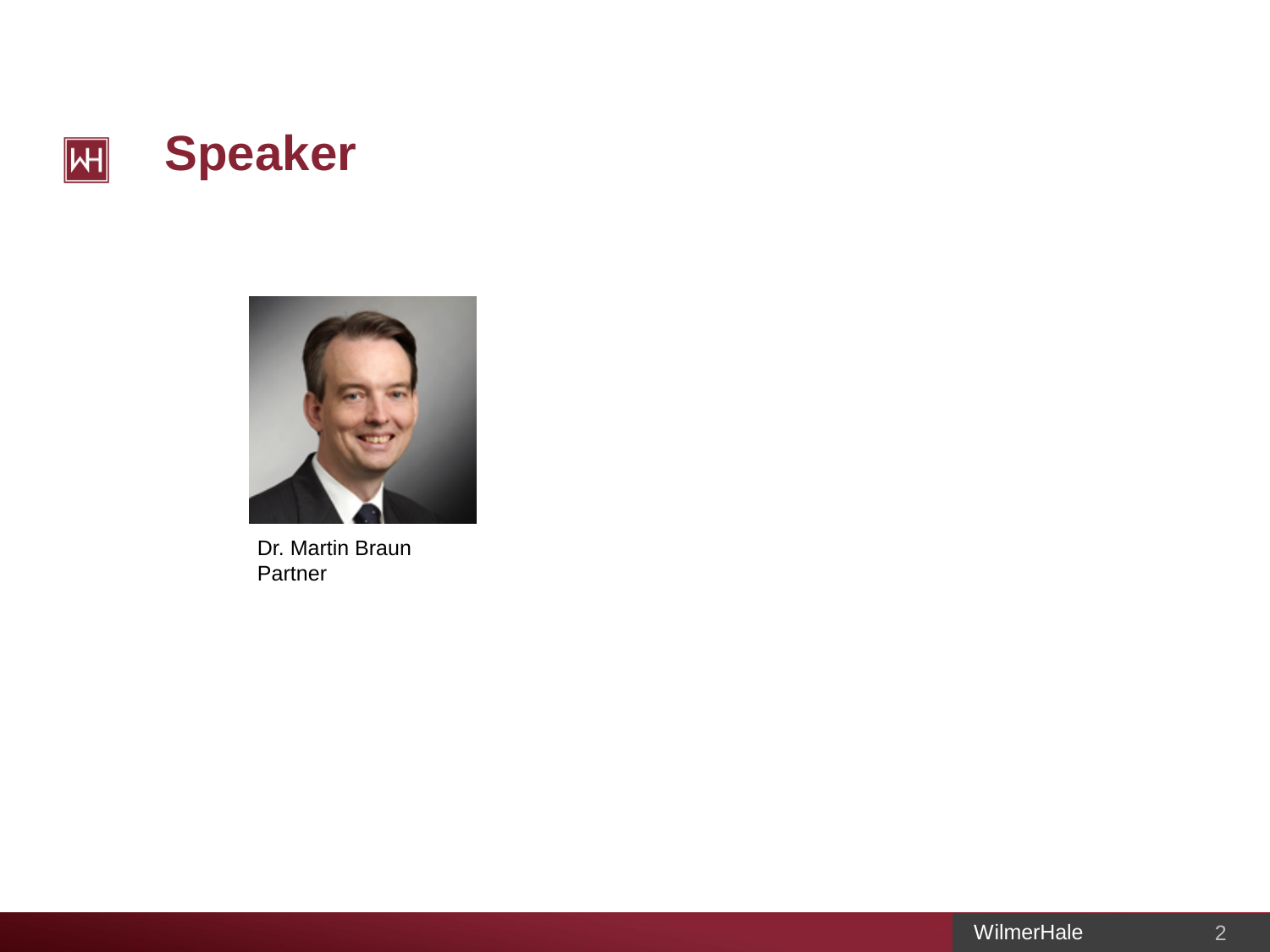#### **Webinar Guidelines** lWH

- Participants are in listen-only mode
- Submit questions via the Q&A box on the bottom right panel
- Questions will be answered as time permits
- Offering 1.0 CLE credit in California and New York\*
- WebEx customer support: +1 888 447 1119, press 2

*\*WilmerHale has been accredited by the New York State and California State Continuing Legal Education Boards as a provider of continuing legal education. This program is being planned with the intention to offer CLE credit in California and non-transitional CLE credit in New York. This program, therefore, is being planned with the intention to offer CLE credit for experienced New York attorneys only. Attendees of this program will be able to claim England & Wales CPD for this program. WilmerHale is not an accredited provider of Virginia CLE, but we will apply for Virginia CLE credit if requested. The type and amount of credit awarded will be determined solely by the Virginia CLE Board. Attendees requesting CLE credit must attend the entire program.*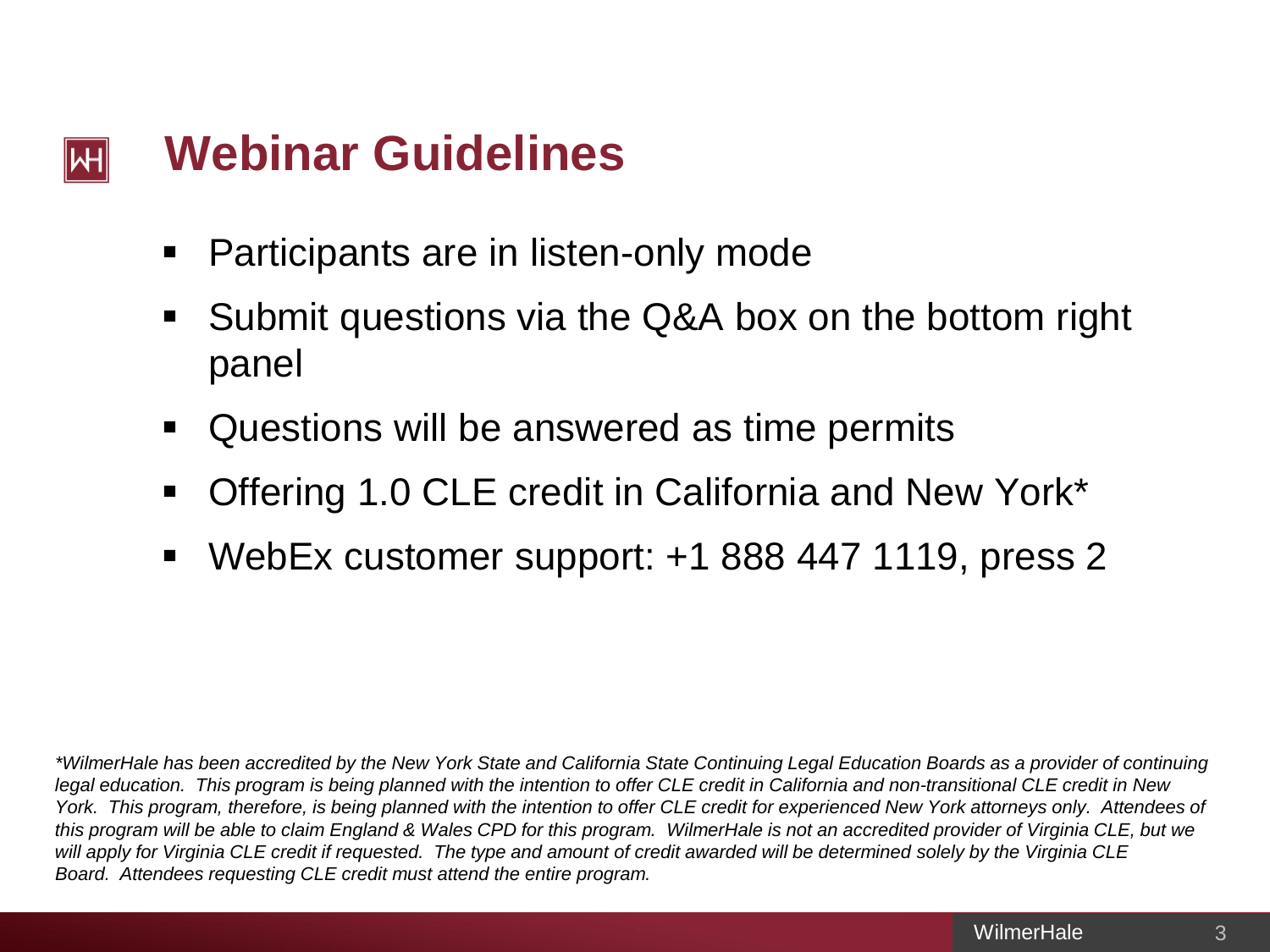

- GDPR General Background
- Guidance Documents
	- European Regulators
	- National Regulators
- **Large IT Service Providers**
- Changes to national laws
- Reform of the ePrivacy Directive
- Update: International data transfers
- **Brexit**
- Emerging priorities and best practices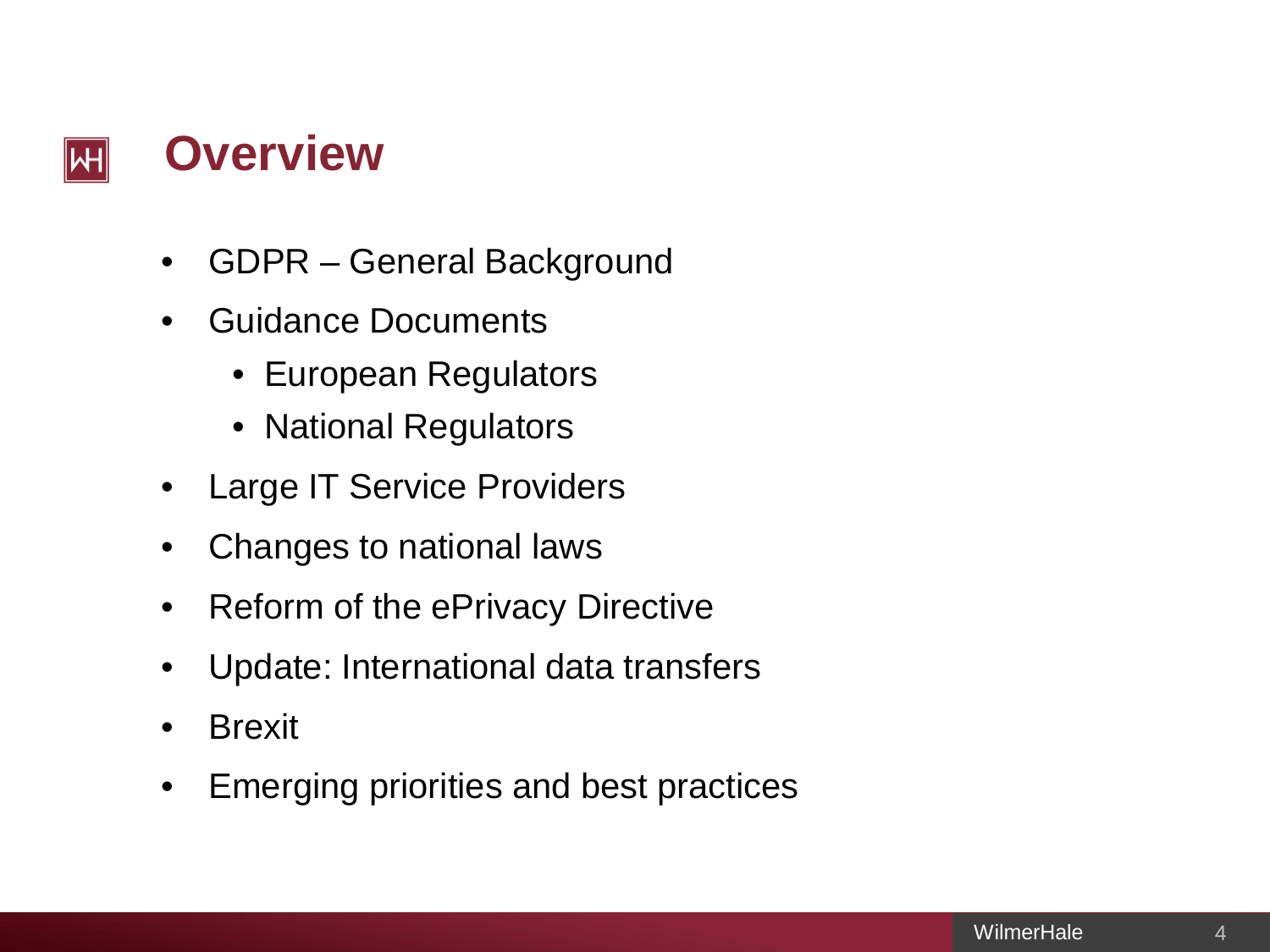#### **GDPR – General Background**  IWHI

- GDPR was published in the Official Journal of the European Union in May 2016
- GDPR will have full legal effects from 25 May 2018
- $\triangleright$  Only one year left to prepare
- Various authorities have indicated that there will be no further grace periods

"With just over a year to go to GDPR, don't delay- ensure you will be well prepared for it today."

Jonathan Bamford Head of Parliamentary and Government Affairs



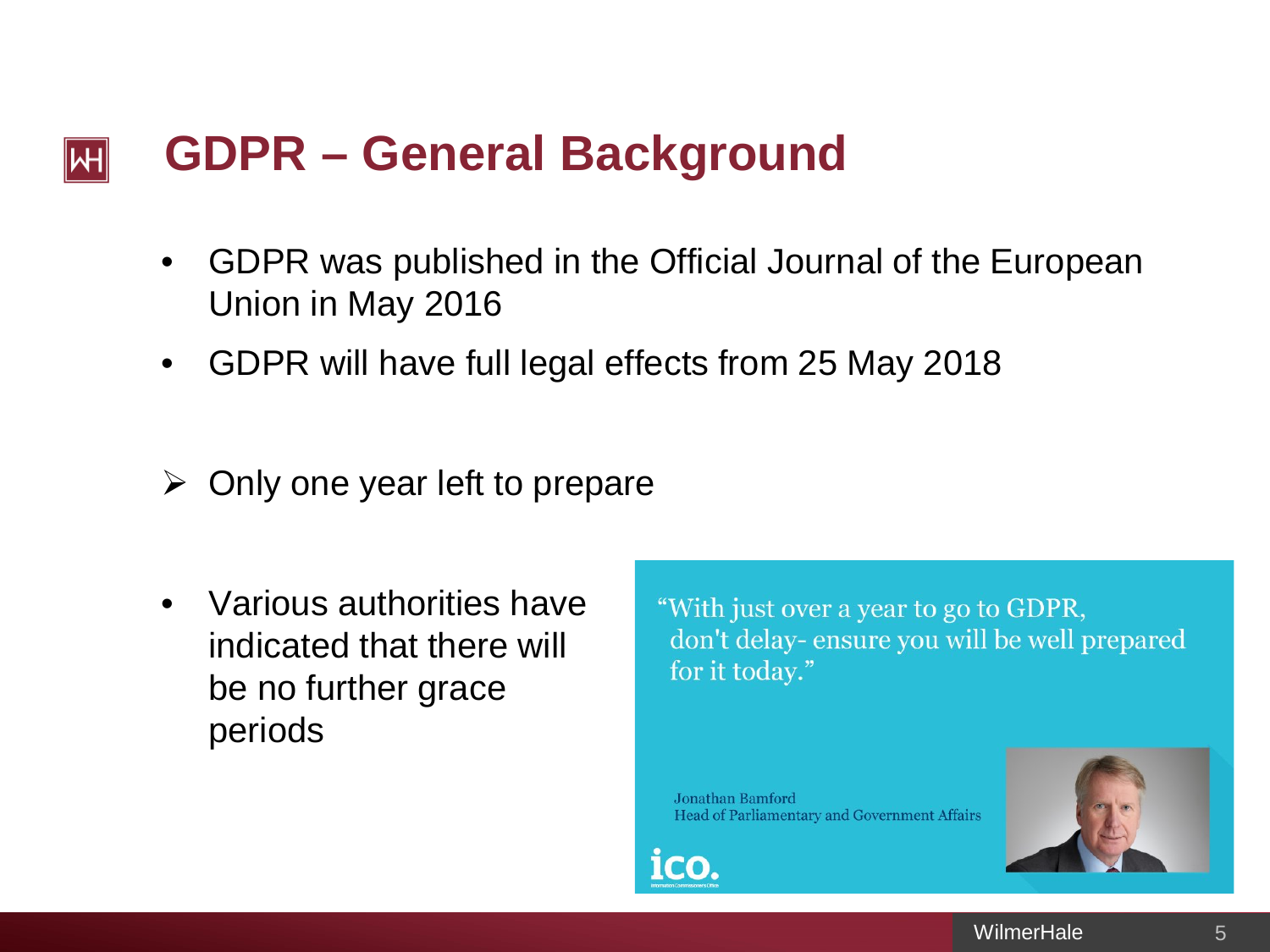# **GDPR – Guidance Documents (Europe)** lWH

- The Article 29 Working Party has created an initial set of guidance documents:
	- $\triangleright$  Guidelines on the right to "data portability", WP 242
	- Guidelines on Data Protection Officers ('DPOs'), WP 243
	- Guidelines on The Lead Supervisory Authority, WP 244
- Currently, the authorities are requesting comments (until 23 May 2017) on
	- Guidelines on Data Protection Impact Assessment (DPIA) and determining whether processing is "likely to result in a high risk" for the purposes of Regulation 2016/679, WP 248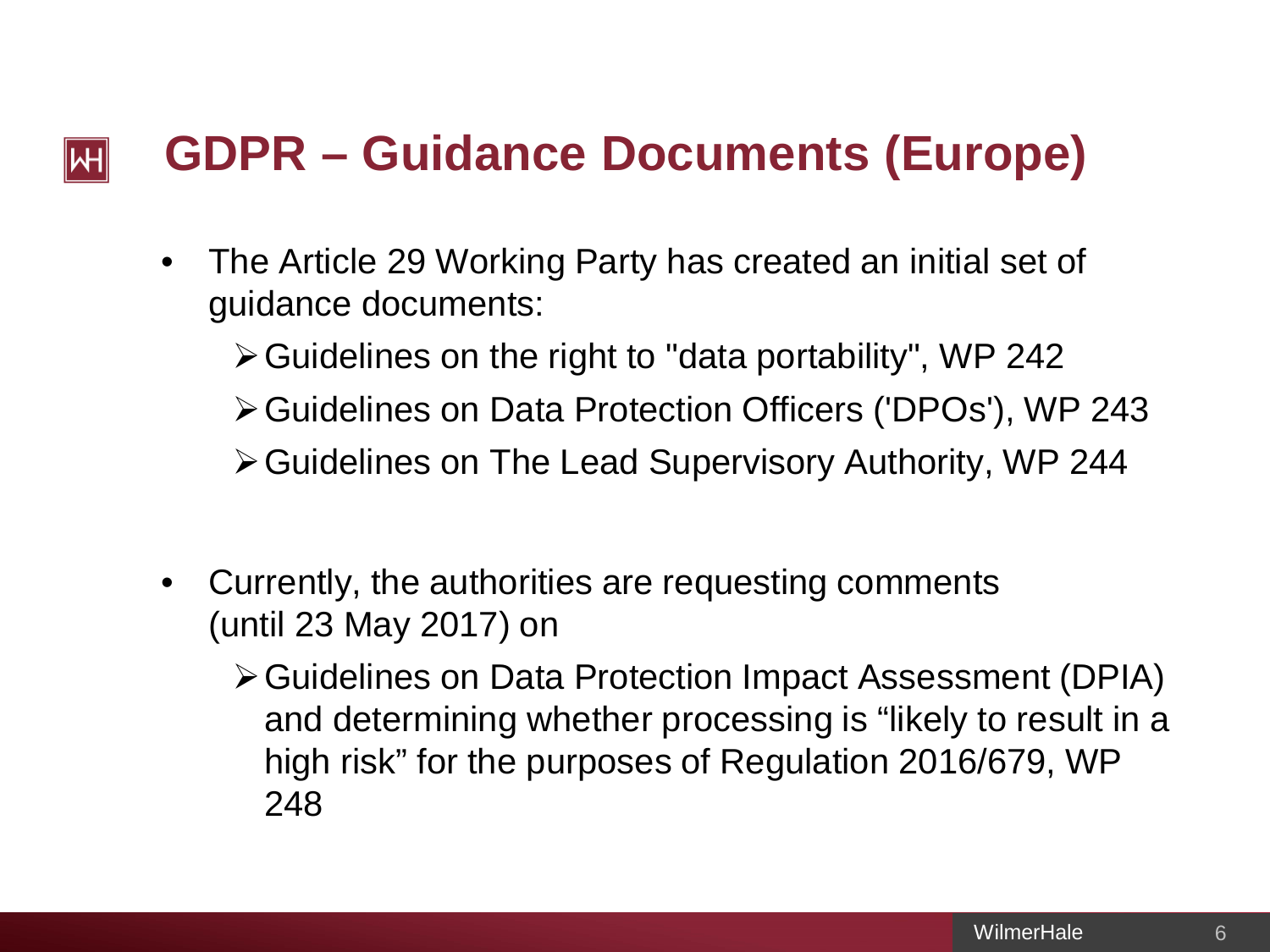# **GDPR – Guidance Documents (Planned)**  $|\mathsf{H}|$

- Certification mechanisms
- High-risk processing
- Data protection impact assessments
- Administrative fines
- Implementation of the European Data Protection Board
- Implementation of the one-stop shop and consistency mechanism
- Consent and profiling
- **Transparency**
- Data transfers to third countries (Update of existing working paper)
- Data breach notification (Update of existing working paper)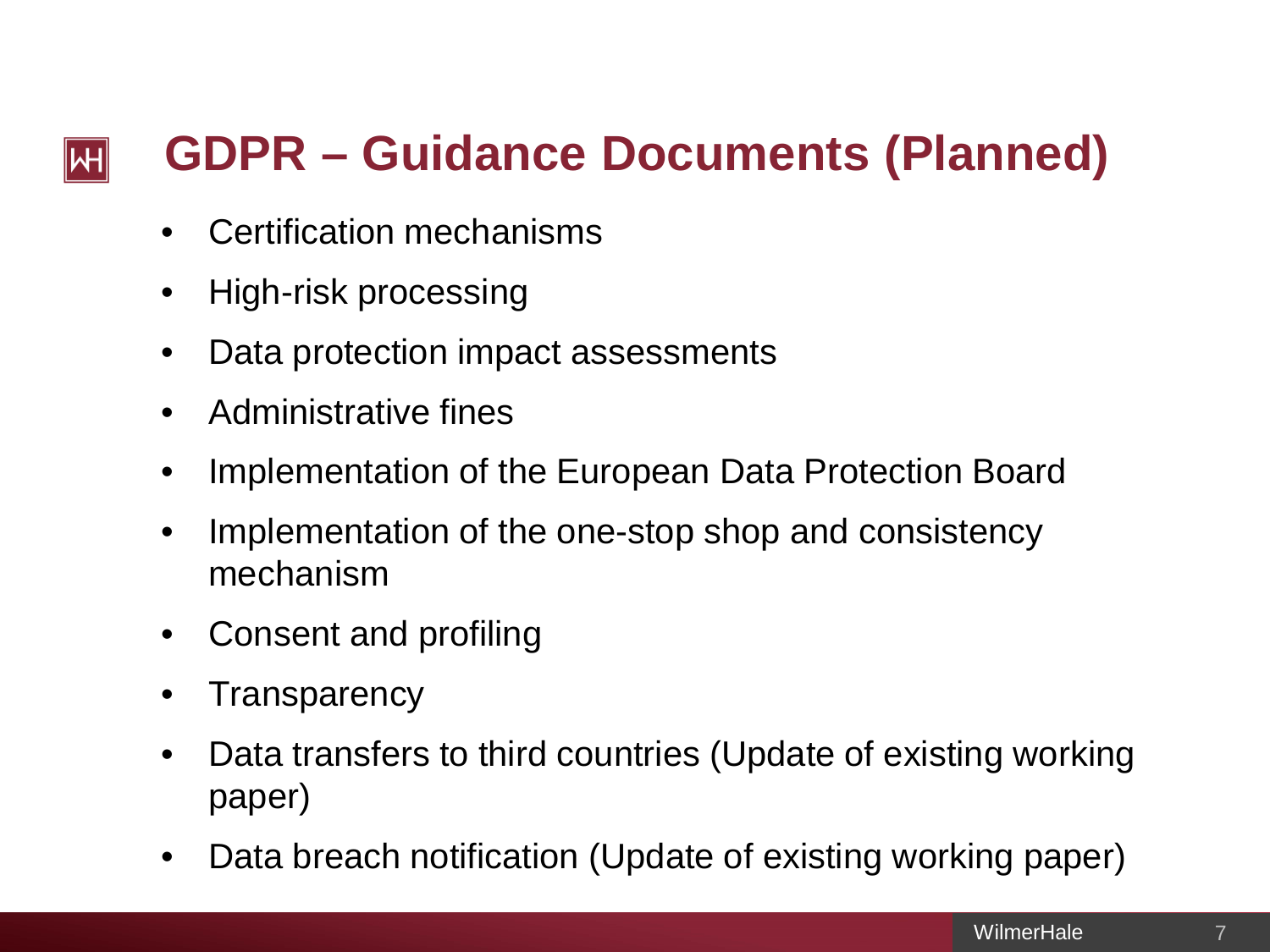#### **GDPR – National Guidance** IWH

- National data protection authorities have also published **guidance** documents, e.g.
	- UK: Profiling and automated decision-making
	- UK: Consent Guidance
	- Germany: Standard Data Protection Model
	- Germany: Existing consents after 25 May 2018
	- **E**> Ireland: The GDPR and You
	- **≻Isle of Man: Getting Ready for GDPR (Data Mapping,** Accountability)
	- Austria: General overview of the GDPR (German language)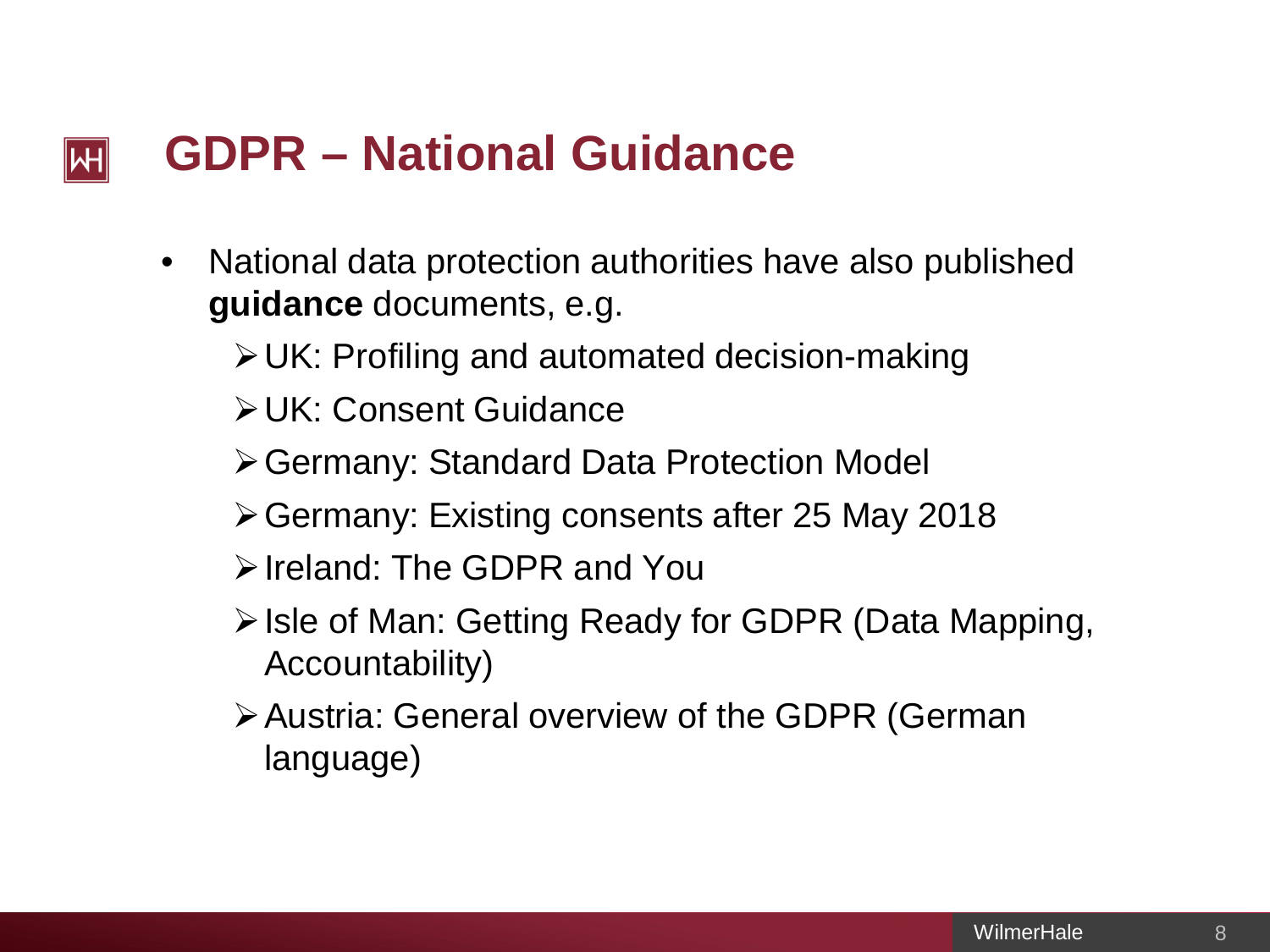## **Large Providers of IT Services**  $\left\| \mathsf{H} \right\|$

- **IT-Service providers** have started updates of their terms and privacy policies
	- Microsoft
	- Amazon
	- Google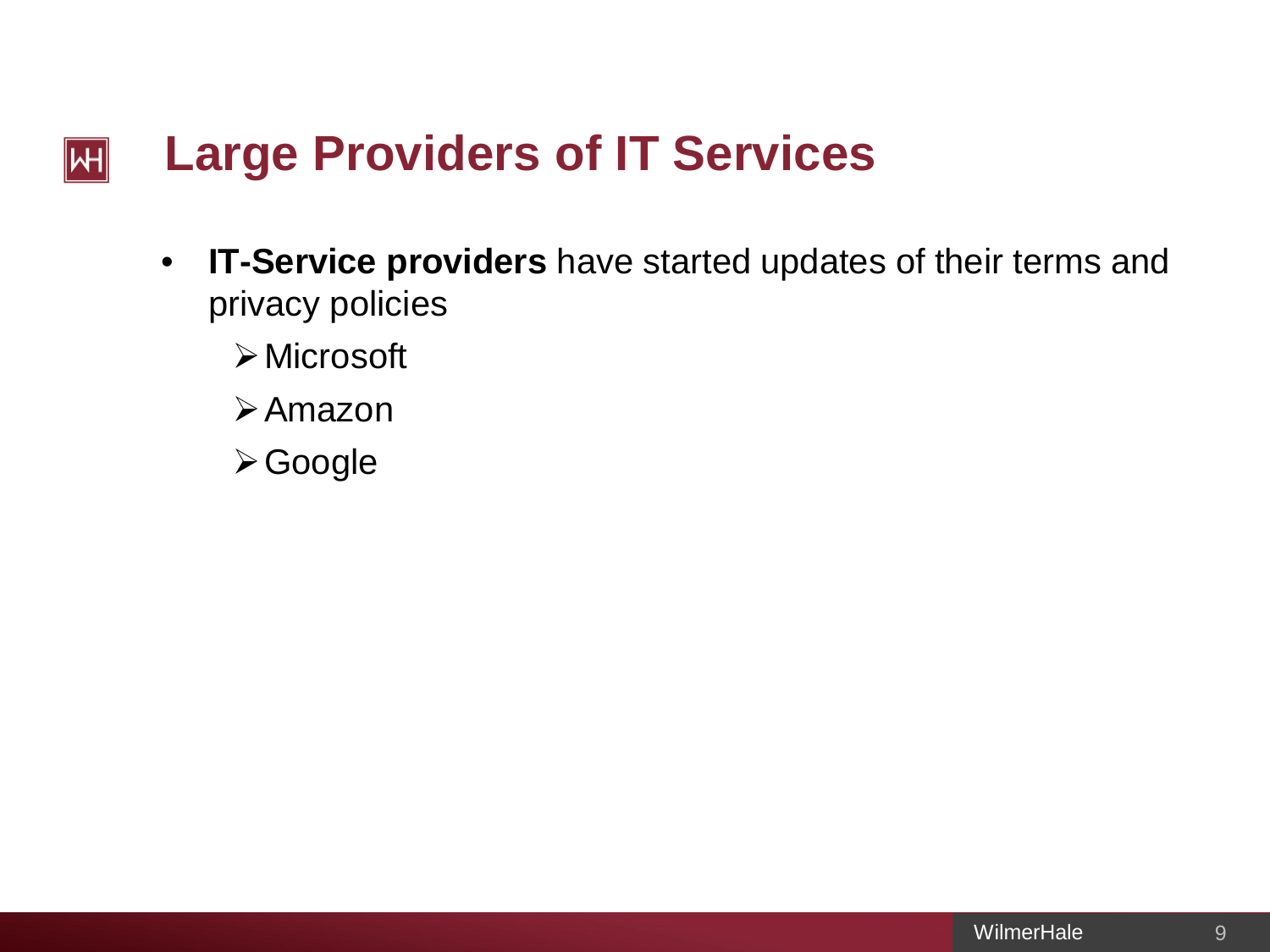#### **EU Update – GDPR**  lWI

- EU member states are in the process of adapting national law to the GDPR
	- Germany has just passed a reform of national data protection law (taking effect on May 25, 2018) to bring the Federal Data Protection Act in line with the GDPR. Other laws will be changed after the parliamentary election in September 2017.
	- $\triangleright$  Austria has just published a draft bill.
	- Ireland: Publication of "General Scheme of Data Protection Bill 2017" on May 12, 2017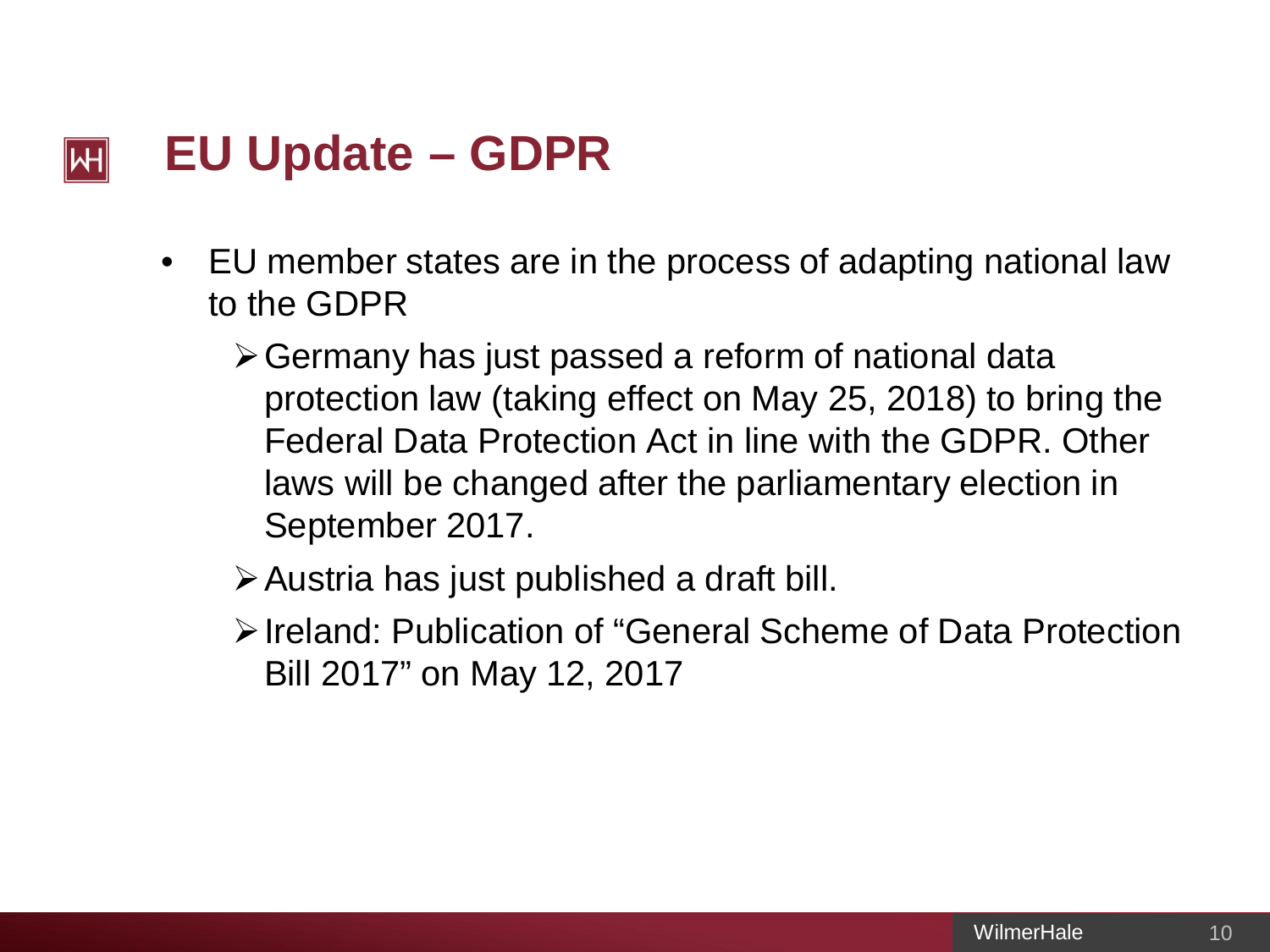# **Update of the ePrivacy Directive** IWH

- The ePrivacy Directive 2002/58 is currently being revised  $\triangleright$  ePrivacy Directive will likely be transformed into a Regulation
	- Goal: full legal effects from 25 May 2018
	- Will affect cookies, online consent, OTTs
	- Member states and European Commission are currently determining their position. There are doubts regarding the planned timeline.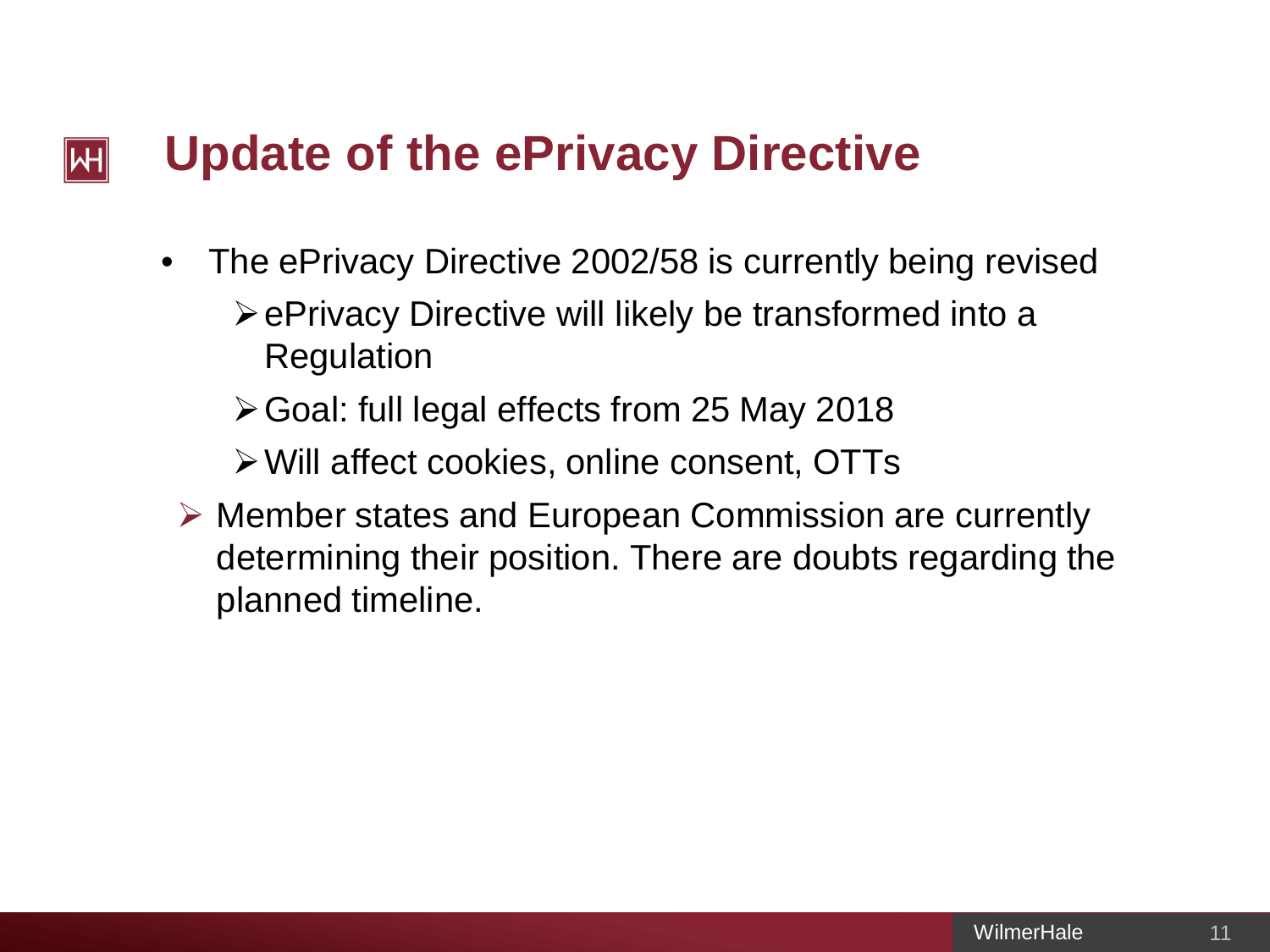## **International Data Transfers** lWH

# Privacy Shield

- Privacy Shield review will take place in September 2017.
- EU authorities have expressed concerns over new U.S. administration's activities, but have clarified that activities so far have not affected the validity of Privacy Shield.
- Several lawsuits against the Privacy Shield decision have been initiated at the Court of Justice of the European Union, admissibility is unclear.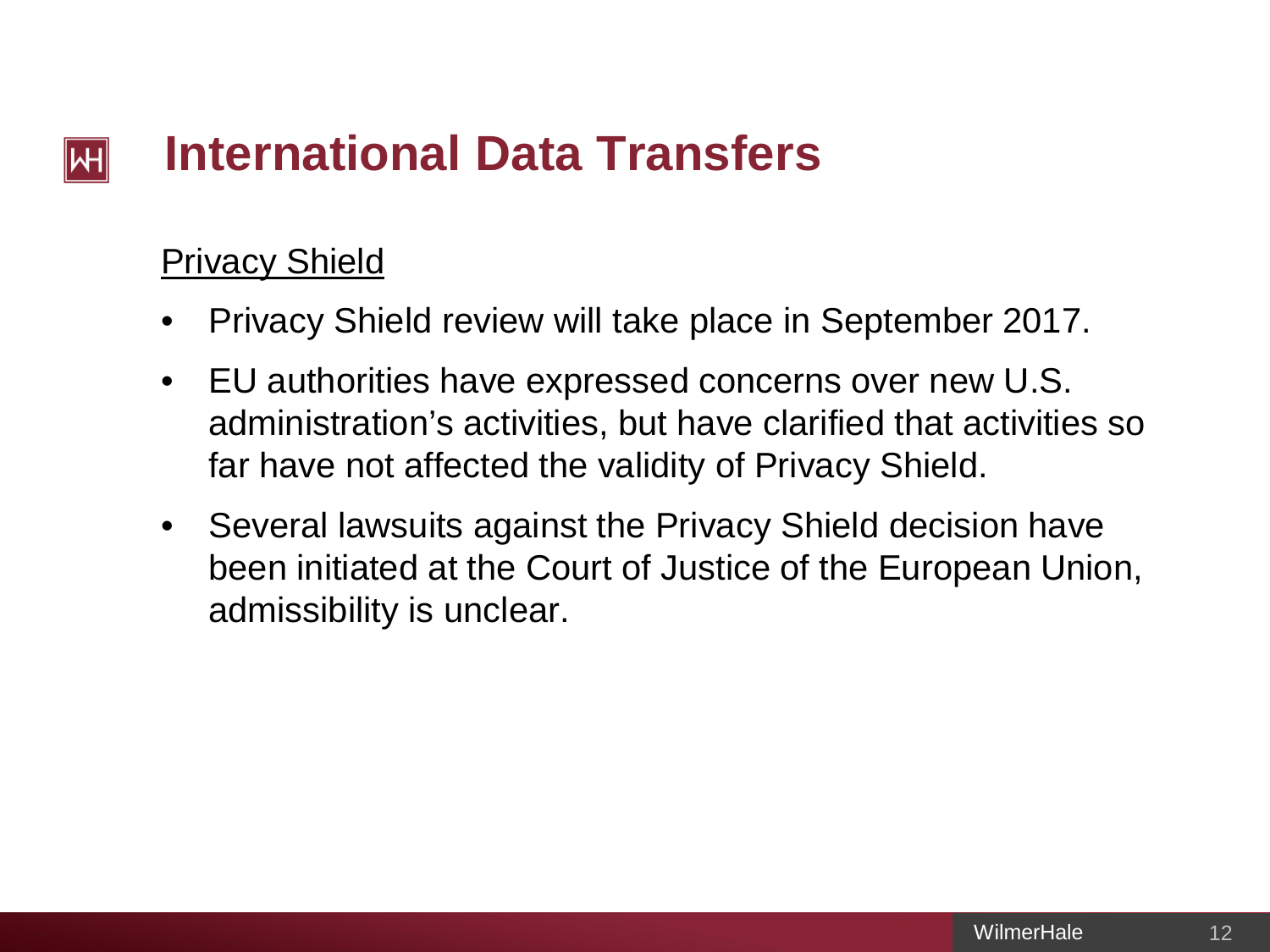## **International Data Transfers**  $\left\| \mathsf{H} \right\|$

# Standard Contractual Clauses

- In February, the Irish High Court held three weeks of hearings in a case about the validity of the EU Standard Contractual Clauses.
- The court might refer the matter to the CJEU.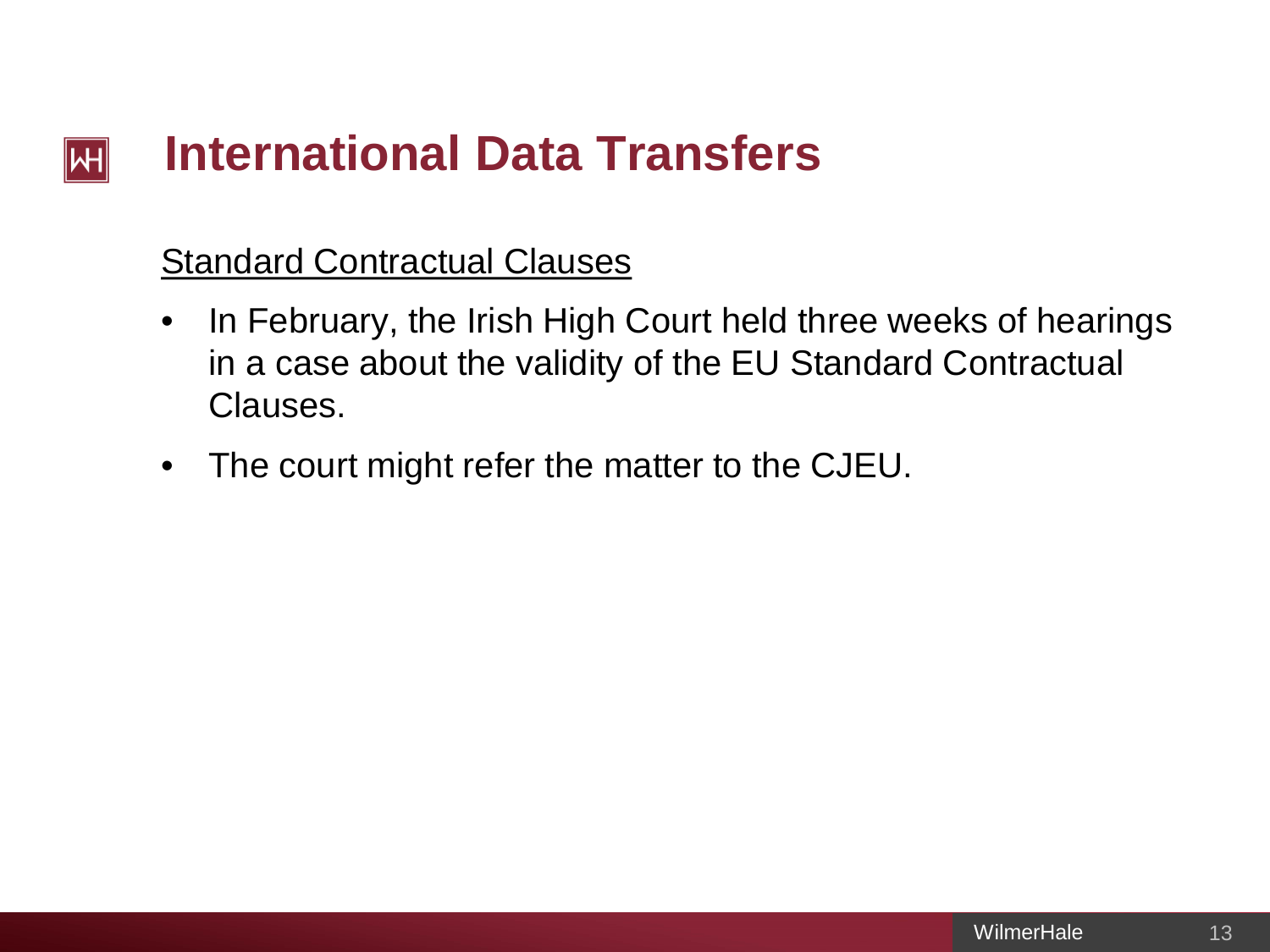## **Brexit** IWH

- The United Kingdom will leave the European Union in March 2018, unless the negotiations between the EU and UK lead to a different date
- The GDPR will be applicable in the UK at least until Brexit, "Great Repeal Bill" will likely make the GDPR national law of the UK
- Adequacy status for the UK?
- Role of the ICO post-Brexit?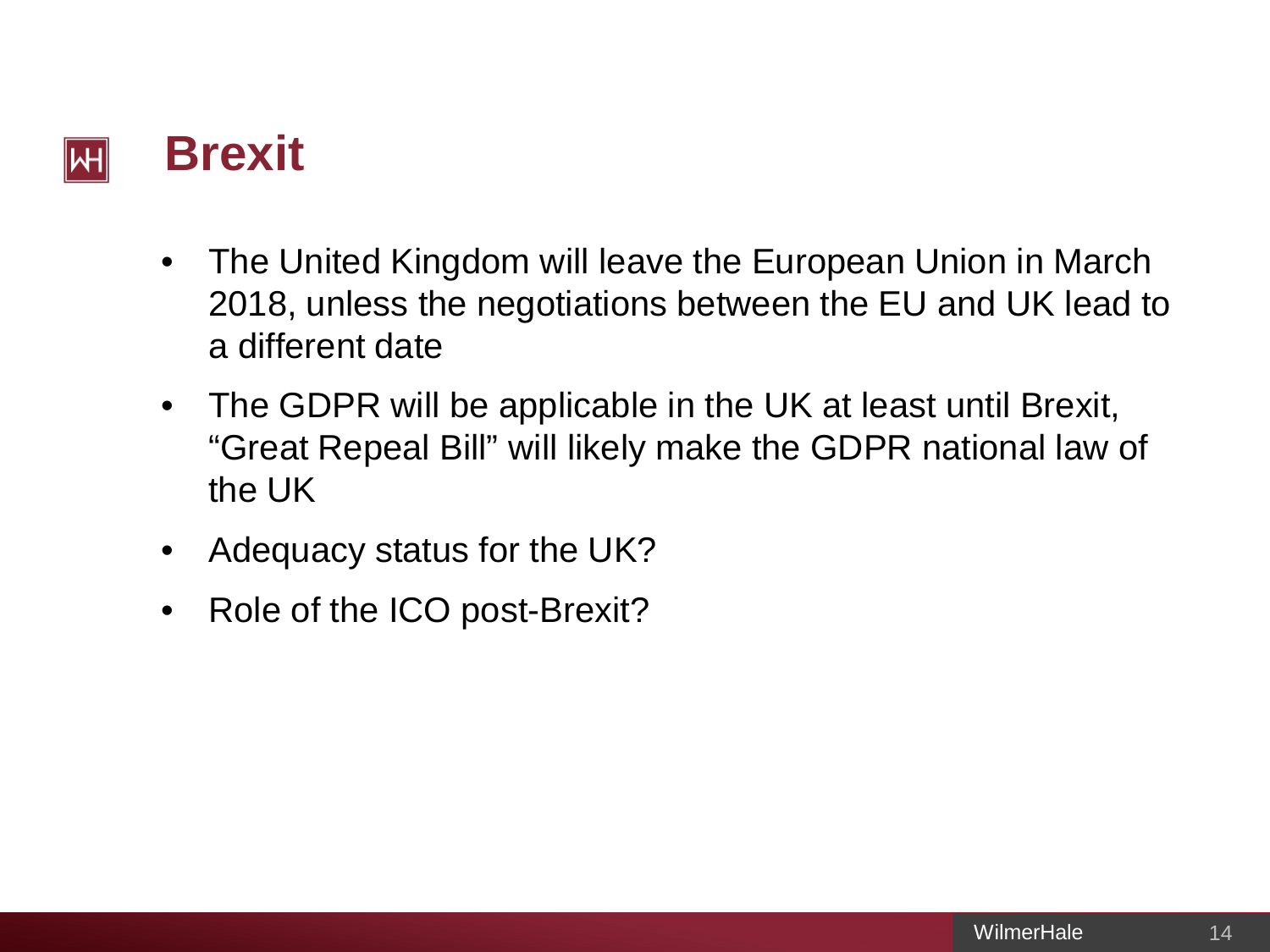# **Emerging Priorities and Best Practices**  $|\!|$ W $|\!|$

- Internal data mapping, information gathering
- Prepare for PIA/DPIAs
- Determine geographic footprint and lead supervisory authority
- Identify key personnel, including DPO
- Review relationships with (IT) service providers, update contracts
- Prepare for new data breach notification requirements
- Consent and/or legitimate interests what is the right route for e.g. marketing?
- Policies and procedures for responding to data subject requests
- Expect and prepare for litigation